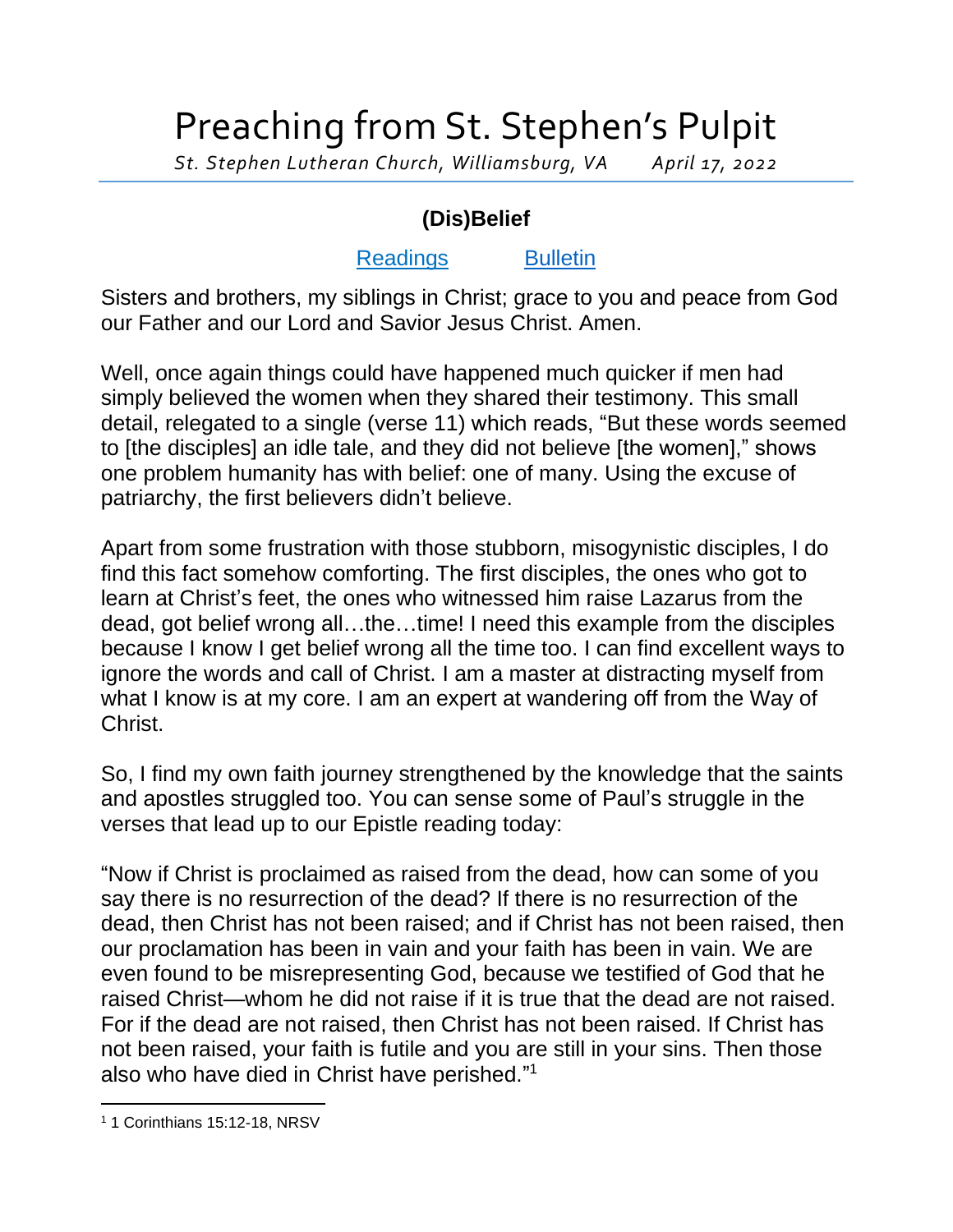Paul, and the church in Corinth, is struggling with questions about the resurrection. Those early disciples and Christians would have had to defend their belief in Christ's resurrection from all sides. We read in the book of Acts how the captain of the Temple and the Sadducees were "much annoyed because they were teaching the people and proclaiming that in Jesus there is the resurrection of the dead." <sup>2</sup> When Paul preached about the resurrection of Christ in Athens, we read that some there "sneered"<sup>3</sup> at the message. And later, during one of his trials, the Roman governor of Judea, called Paul crazy, saying to him, "You are out of your mind, Paul! Your great learning is driving you mad." 4

Disbelief in the resurrection was a huge part of the original story, and we would do well to remember that! Faith, belief, does not always come easy to us. And if anything, that knowledge should make Christians ever more patient and compassionate when sharing the good news of God's triumph over death. The journey of faith is rarely a simple one.

Perhaps that's a more important take away from the resurrection accounts than we realize. It's okay to struggle with faith at times. It's **okay** to doubt. If anything, our doubts and struggles force us to acknowledge the complexity of the human experience. And I tend to find that acknowledging complexity is an important step towards deepening and living out our faith.

So, let's acknowledge complexity! There are a lot of stumbling blocks to belief, some internal and some external. Patriarchy and misogyny reared their ugly heads in the resurrection account and caused the disciples to not hear the resurrection witness of the women, delaying the joy of their belief. Fear of losing of power and control as arbiters of access to God gets in the way for many religious leaders that heard those first resurrection testimonies. Classism plays a part when these "provincial" apostles from an unimportant backwater of the Roman Empire dare to bring their message to the centers of culture and wealth, Rome and Athens.

Those are just a few of the challenges the Gospel faced in the early church! There were others too, persecutions and oppression. Families were split and loyalties tested all because of belief, or disbelief, in Christ's resurrection. And

<sup>2</sup> Acts 4:2

<sup>3</sup> Acts 17:32

<sup>4</sup> Acts 25:19-20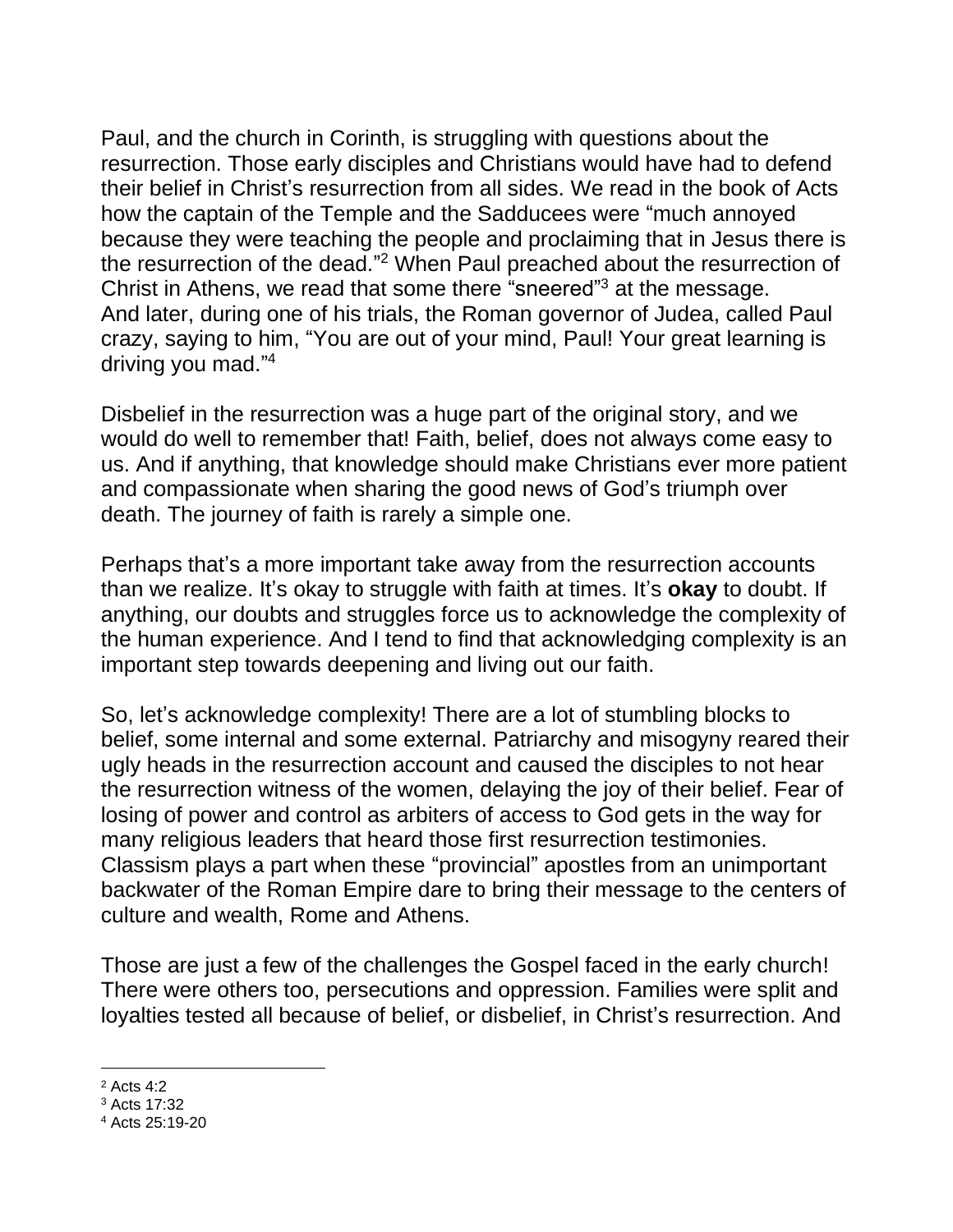yet the church endured, it even thrived in the midst of all this complexity. It's enough to make one wonder, how?

Clearly there is something powerful and compelling about the message of Christ's triumph over death. We desperately want to believe that death does not have the final say. We, who know the joy of life lived in connection, never want that connection to be severed. So, the good news of Christ's resurrection becomes all the more appealing because it means that in Christ there is no end to our connection. In Christ we are brought into one. That spark of the divine that rests in us will always rest in God!

But here's the thing, we'll never logic our way to belief. Reason and evidence will eventually fail. In the end they are distractions too and can cause us to stumble. Belief, faith, these come from **experiences** of the divine more than anything else. We grow in faith because we have experienced the love of God in those who walk with us on our journey. We come to believe because we have had some experience of God's steadfast and unconditional love in our lives. And those experiences speak volumes about the nature of love and the nature of God.

As I have been preaching a lot lately, Christ came to earth to shatter our delusions and to show us the Truth. The Truth that no matter our stumbling, no matter the ways in which we drown out the call, no matter how much or how often we fail; God's love will overcome. It overcame the multitude of challenges faced by those first disbelieving believers. It overcame persecution and oppression. It overcomes every resistance and barrier that we erect. The message of Easter, the Truth, is that God's love wins. Even over death. And while it can, at times, be hard to believe, we **can** believe because we have experienced the Truth of it.

We have experienced the Truth of a comforting embrace when we're grieving. We have experienced the Truth of unexpected forgiveness from someone we've wronged. We have experienced the Truth of being confronted with our own brokenness, yet knowing we are still loved and accepted. And we have the privilege of sharing the Truth of those experiences with others. And when we aren't believed, we just keep sharing, much like those women returned from the tomb must have kept sharing the Truth: God's love wins. And then we trust that God's love will do what it always does…express itself persistently in the lives of those we share it with.